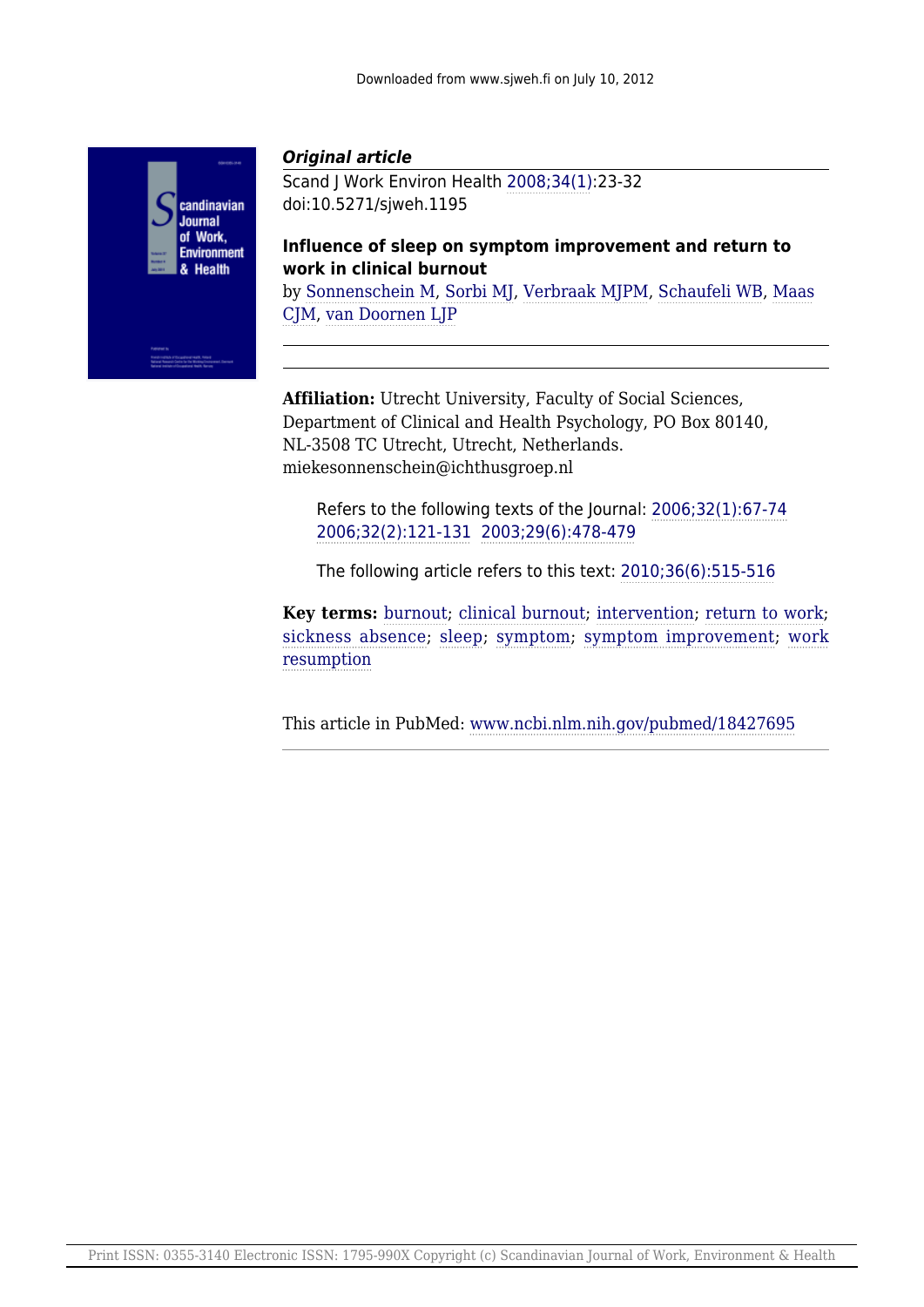*Scand J Work Environ Health 2008;34(1):23–32*

# Influence of sleep on symptom improvement and return to work in clinical burnout

*by Mieke Sonnenschein, PhD,1 Marjolijn J Sorbi, PhD,1 Marc JPM Verbraak, PhD,2 Wilmar B Schaufeli, PhD,1 Cora JM Maas, PhD,1 Lorenz JP van Doornen, PhD 1*

Sonnenschein M, Sorbi MJ, Verbraak MJPM, Schaufeli WB, Maas CJM, van Doornen LJP. Influence of sleep on symptom improvement and return to work in clinical burnout. *Scand J Work Environ Health*. 2008;34(1):23–32.

**Objectives** The current study examined the extent to which symptom improvement and full return to work occurs among clinically burnt-out employees and what the influence of concurring sleep problems is with respect to health recovery.

**Methods** Fifty-nine burnt-out employees on extended sick leave assessed their symptoms for 2 weeks using an electronic diary. After 6 months, the measurements were repeated. Symptom levels were compared with those of a healthy reference group that was assessed only once.

**Results** After 6 months, all burnout symptoms had decreased significantly, and full return to work was achieved by 37% of the burnt-out individuals. The symptom levels at 6 months of follow-up among those who had fully returned to work were similar to healthy levels and significantly lower than the levels of those still on sick leave. The persons who benefited poorly from sleep at baseline had higher exhaustion levels at follow-up than those who benefited from sleep. Trouble falling asleep and less refreshing sleep at baseline hampered eventual full work resumption.

**Conclusions** The results show that a significant number of clinically burnt-out employees is able to recover in a 6-month period and that sleep plays an important role both in symptom improvement and in return to work.

**Key terms** intervention; sickness absence; symptom; work resumption.

Occupational physicians are often faced with employees on sick leave due to work-related problems like burnout. Burnout is a serious syndrome that is characterized by severe exhaustion*,* a cynical attitude towards work, and low professional efficacy (1). Research suggests that the syndrome is resistant to spontaneous recovery, and studies are being undertaken to explain the persistence of burnout (2). In subclinical burnout samples, burnout levels have been shown to be stable over periods of up to 8 years (3, 4). Does this finding imply that employees who end up on sick leave due to burnout symptoms (clinical burnout) should not expect to recover? Studies on the stability of the burnout syndrome in clinical samples are still scarce, as are studies on the responsiveness of burnout to treatment (5).

#### Recovery from clinical burnout

*Symptom improvement.* Currently, only one study has compared a no-treatment condition to two intervention conditions among self-employed people on sick leave due to "work-related adjustment disorders" (6). The latter diagnosis covers the whole continuum of mild to severe burnout complaints (7). The treatment conditions consist of cognitive behavioral therapy (N=30) conducted by psychologists according to a standardized protocol (8) and activating intervention (N=28), based on cognitive behavioral therapy but conducted by labor experts and primarily focused on graded activity and workplace intervention. While cognitive behavioral therapy is symptom-contingent with return to work, depending on the degree of symptom improvement, activating intervention is time-contingent in stimulating return to work independently of symptom severity. Cognitive behavioral therapy and activating intervention did not promote symptom improvement and rendered results similar to the no-treatment condition (N=28). Without treatment, the exhaustion levels decreased significantly within the first 4 months after sick leave and further improved in the following 6 months. However,

- 1 Department of Clinical and Health Psychology, Utrecht University, Utrecht, Netherlands.<br>2 HSK Group Arnhem Netherlands
- HSK Group, Arnhem, Netherlands.

Correspondence to: Dr M Sonnenschein, Utrecht University, Faculty of Social Sciences, Department of Clinical and Health Psychology, PO Box 80140, NL-3508 TC Utrecht, Utrecht, Netherlands. [E-mail: miekesonnenschein@ichthusgroep.nl]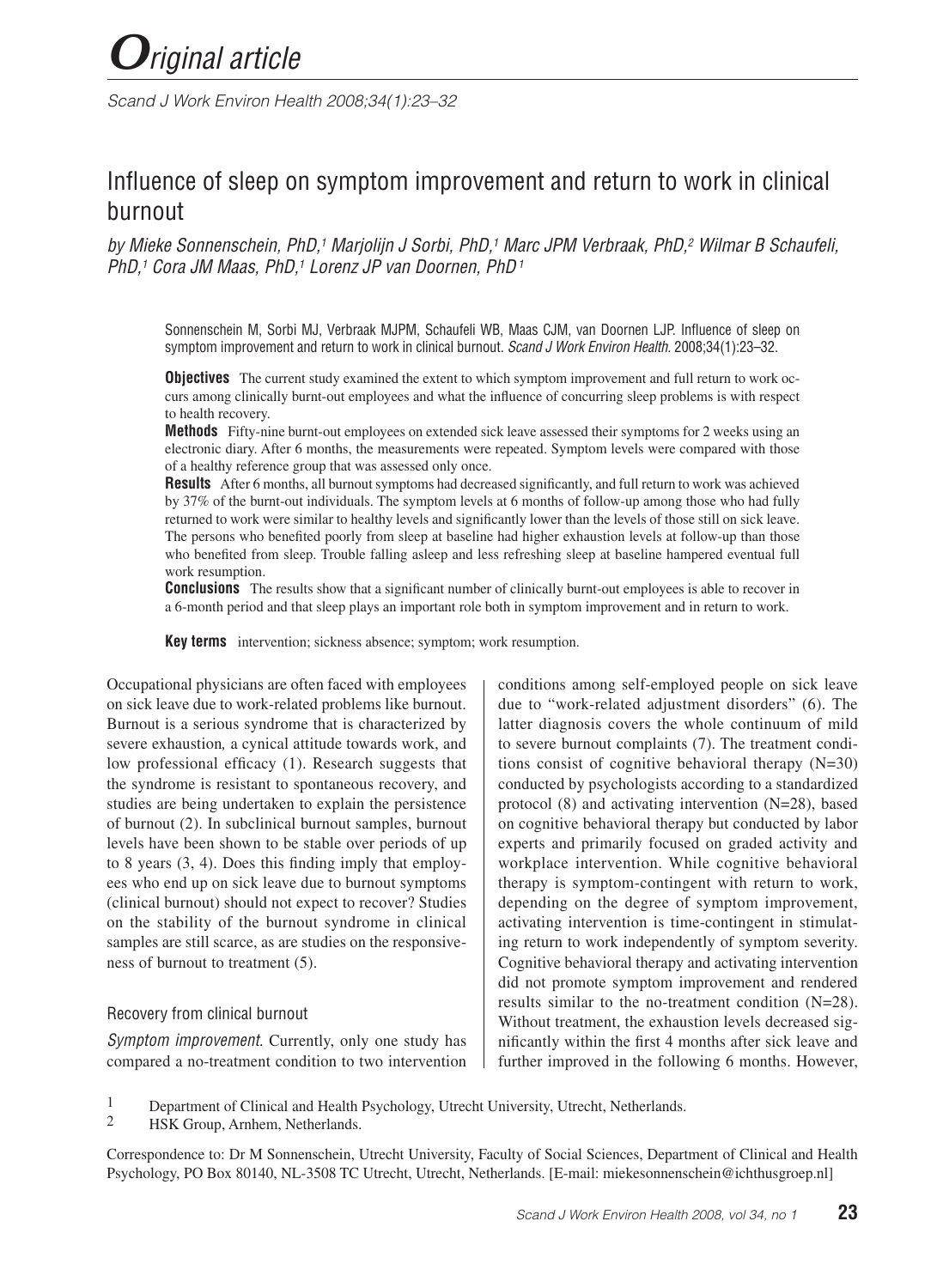after these 10 months, the exhaustion levels remained above the clinical cutoff score for burnout, as assessed with the Maslach Burnout Inventory  $(9)$  [ie,  $>2.20$  (10)]. In parallel, in another study, those with clinical burnout (N=51) who received cognitive behavioral therapy according to the same protocol (8) recovered from exhaustion (Maslach Burnout Inventory) in 8.5 months of treatment (11). The exhaustion levels remained elevated when compared with those of healthy normal groups, however, and stabilized in the next 6 months after cognitive behavioral therapy without a further decrease (11). The group in cognitive behavioral therapy was not compared with a no-treatment control group. Both studies showed comparable results for co-occurring depressed mood, anxiety, and sleep problems (6, 11). In summary, limited, but consistent evidence suggests that exhaustion decreases within approximately 10 months after sick leave but stabilizes thereafter at a level that remains elevated. Currently, neither cognitive behavioral therapy nor time-contingent activating intervention appears to promote symptom improvement.

*Return to work.* In addition to symptom improvement, return to work is a second important indicator of recovery from clinical burnout. The aforementioned studies are again consistent in that 50% of the participants had fully returned to work with or without treatment, either 11 months after sick leave (6) or 8.5 months after the onset of cognitive behavioral therapy, which is exclusive of the time between the onset of sick leave and that of cognitive behavioral therapy (11). However, activating intervention significantly advanced full return to work by 50% despite the lack of symptom improvement within only 4 months after sick leave. Thus activating intervention induced this result 7 months sooner than either cognitive behavioral therapy or no treatment (6). The superiority of activating intervention in promoting full return to work was confirmed in another study that yielded 78% full return to work in a group with workrelated adjustment disorder after 3 months, compared with 63% when "care as usual" was provided by occupational physicians (12). In summary, full return to work emerged as a slow process in clinical burnout, which can be speeded up by time-contingent activation, but which seems insensitive to the best available cognitive behavioral therapy.

## *Role of sleep*

Sleep problems are reported both in the early (13–17) and end stages (18–20) of the burnout process, as assessed subjectively (19) and objectively (16, 20). Trouble falling asleep and nonrefreshing sleep are reported in particular (15, 16, 19). Data on the same and following day from our current project have demonstrated that

clinically burnt-out persons recover poorly through sleep (19). Evidently, sleep problems and poor replenishment of energy through sleep may hinder recovery from severe exhaustion in clinical burnout in the long run. As far as we know, no empirical evidence is available on this matter. We do know, however, that sleep problems and poor recovery appear to affect burnt-out individuals independently of depressed mood (16, 19), and regardless of comorbid major depression (19, 20). This situation suggests that sleep problems are an independent concurring symptom in burnout, despite the strong relationship between burnout and depression (21). In addition, sleep problems are related to long-term sick leave and work disability. In two large-scale epidemiologic studies, sleep problems predicted work disability, even after adjustment for psychiatric and physical morbidity and health-related behavior (22, 23). Consequently sleep problems appear to be an independent complicating factor in both symptom improvement and return to work in clinical burnout.

## *Hypotheses*

The aim of our study was to examine the extent to which recovery from clinical burnout occurs. Twice (ie, at the beginning of treatment and after 6 months) we assessed a sample that had received "psychological treatment as usual". An electronic diary was employed to assess the severity of the burnout symptoms in daily life and to compare symptom improvement to the levels of healthy persons. Return to work was examined as a hard endpoint second indicator of improvement. In addition, we specifically examined the extent to which symptom improvement and return to work were hindered by sleep problems. We tested the following hypotheses: (i) within 6 months burnout symptoms will have improved in clinically burnt-out individuals to a still elevated level when they are compared with a healthy reference group; (ii) the greater part of the clinical burnout sample will not have fully resumed work after 6 months of psychological treatment if treatment is not directed towards activation; and (iii) symptom improvement and work resumption are hampered by sleep quality, more specifically, poor recovery through sleep at baseline impedes exhaustion improvement and sleep problems at baseline impede return to work in clinical burnout.

# *Study population and methods*

## *Study population*

Burnt-out employees were recruited from August 2004 until April 2005 from new enrollments at Dutch centers of expertise in burnout treatment and through the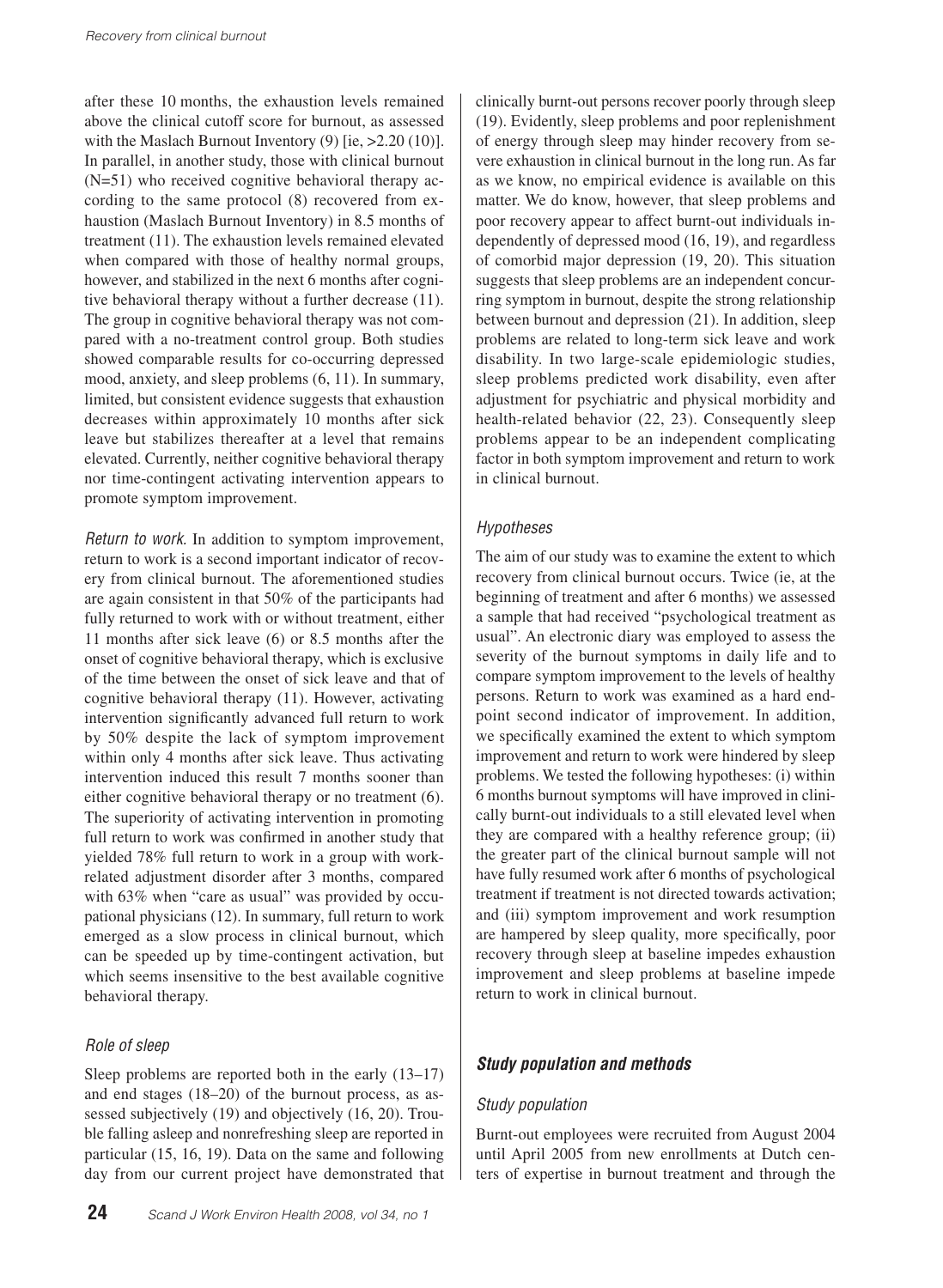Internet. Internet recruitment was carried out by linking five national websites on burnout and stress to the research information on the university intranet. The selection process is depicted in figure 1. The following inclusion criteria were applied: (i) severe burnout complaints according to validated cutoff points from the Dutch Maslach Burnout Inventory—General Survey (MBI-GS) (exhaustion ≥2.20 and either cynicism  $≥2.00$  or personal accomplishment ≤3.67) (9, 10) and the Checklist Individual Strength  $(≥76)$   $(24)$ ; (ii) extended absence and enrollment in professional treatment due to burnout symptoms; and (iii) fulfillment of the criteria for work-related neurasthenia according to the International Classification of Diseases, 10th revision (25), the proposed psychiatric equivalent of clinical burnout (5). Patients were excluded when (i) suffering from primary psychiatric disorders (while allowing secondary psychiatric disorders), as assessed by a semistructured clinical interview (26) and the Symptom Checklist-90-R (SCL-90) [general severity index <214 (ie, above the mean score) plus one standard deviation of psychiatric outpatients] (27), (ii) using antidepressants or anxiolytics, or (iii) if pregnant. Healthy controls were recruited from April 2004 until March 2005 from

the community through newspaper advertisements and personal contacts. They were matched with the burnout group for age, gender, and educational level. Healthy controls were excluded when they experienced burnout complaints (MBI-GS, CIS) or psychiatric complaints (SCL-90) or if pregnant. The characteristics of the participants are shown in table 1.

Potential participants were sent an information brochure and a screening questionnaire (including the MBI-GS, CIS, and SCL-90). When inclusion criteria on the screening questionnaire were met, a clinical interview was conducted at home or at the research center. The use of the electronic diary was explained during 1 hour of instruction at home, and the informed-consent form was signed. Technical backing was provided for the 2-week period of diary assessment. At the 6-month follow-up [mean 6.3 (SD 1.0) months], the procedure was repeated in the clinical burnout group, but not in the healthy reference group. After completing the study, the burnout participants were offered a remuneration of EUR 45, and the control participants received a remuneration of EUR 25. The study was approved by the Medical Ethics Review Committee of the Utrecht University Medical Centre.



**Figure 1.** Participant selection. (MBI = Maslach Burnout Inventory, SCL-90 = Symptom Checklist-90-R, M = mean, ads = advertisements)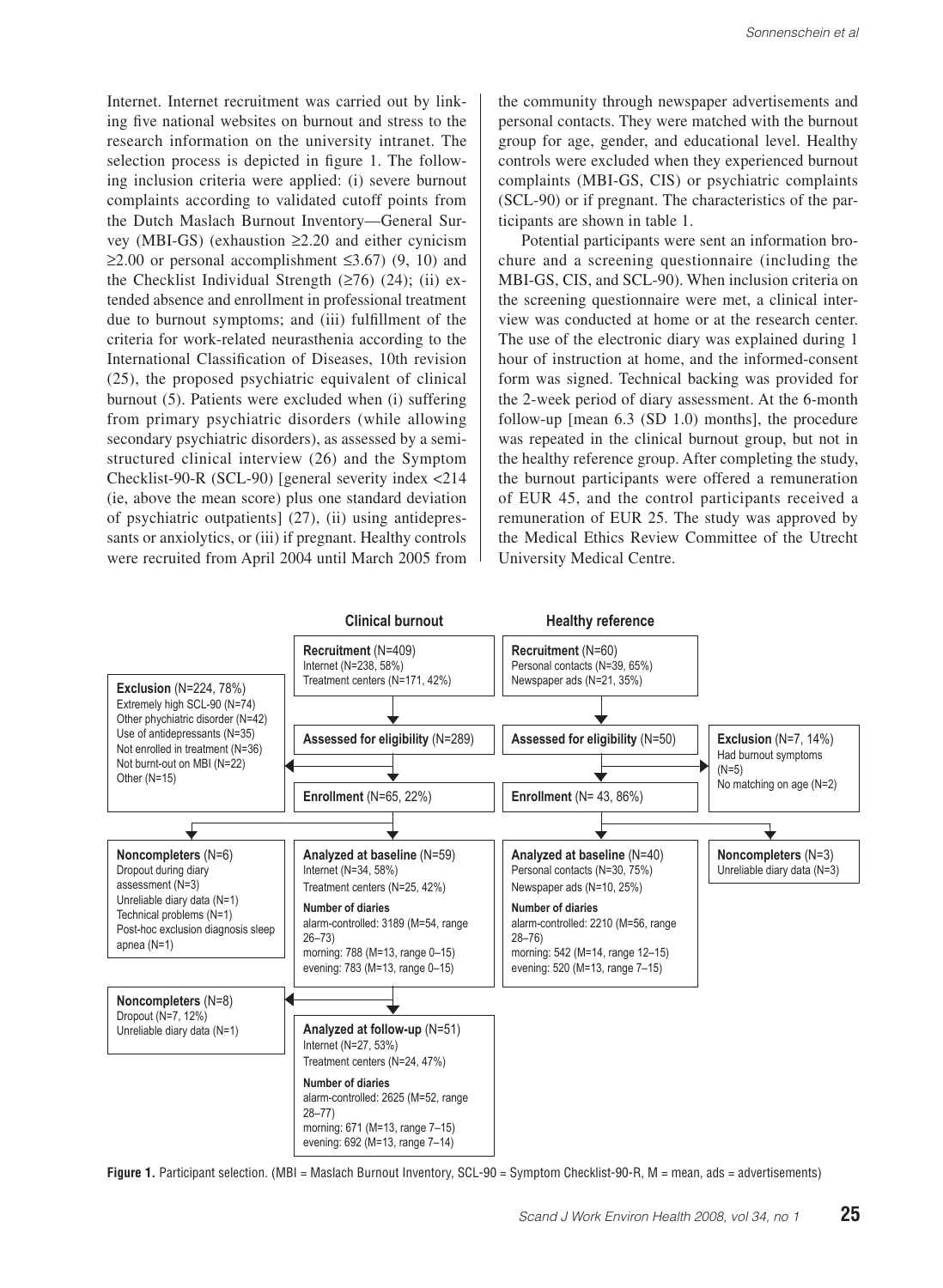|              |  |  |  |  |  |  |  |  |  | <b>Table 1.</b> Baseline characteristics of the participants. [scale range of the subscales of the Maslach Burnout Inventory—General Survey |
|--------------|--|--|--|--|--|--|--|--|--|---------------------------------------------------------------------------------------------------------------------------------------------|
|              |  |  |  |  |  |  |  |  |  | $(MBI-GS) = 0-6$ , scale range of the Checklist Individual Strength $(CIS) = 20-140$ , subscales of the Symptom Checklist-90-R (SCL-90)     |
| $= 90 - 450$ |  |  |  |  |  |  |  |  |  |                                                                                                                                             |

| Variable                            |         |                | Clinical burnout group (N=59) |           | Healthy reference group (N=40) | P-value        |       |           |           |
|-------------------------------------|---------|----------------|-------------------------------|-----------|--------------------------------|----------------|-------|-----------|-----------|
|                                     | N       | $\frac{0}{0}$  | Mean                          | <b>SD</b> | N                              | $\frac{0}{0}$  | Mean  | <b>SD</b> |           |
| Inclusion and exclusion criteria    |         |                |                               |           |                                |                |       |           |           |
| Exhaustion (MBI-GS)                 |         |                | 4.74                          | 0.99      |                                |                | 1.19  | 0.54      | < 0.001   |
| Cynicism (MBI-GS)                   |         | ٠              | 3.52                          | 1.35      |                                | $\blacksquare$ | 1.15  | 0.78      | < 0.001   |
| Personal accomplishment (MBI-GS)    |         | ٠              | 3.58                          | 1.31      |                                |                | 4.77  | 0.71      | < 0.001   |
| General fatigue (CIS)               |         | $\blacksquare$ | 106.1                         | 14.8      |                                | $\blacksquare$ | 41.0  | 12.9      | < 0.001   |
| Psychopathology (SCL-90)            |         | ٠              | 181.0                         | 30.7      |                                |                | 104.1 | 11.0      | < 0.001   |
| Demographic variables               |         |                |                               |           |                                |                |       |           |           |
| Age (years)                         | $\cdot$ | ٠              | 42.9                          | 8.82      | ٠                              |                | 41.8  | 9.98      | <b>NS</b> |
| Gender ratio (% male)               | 26      | 44.1           | $\cdot$                       | ٠         | 14                             | 35.0           | ٠     | ٠         | <b>NS</b> |
| Education (% college or university) | 34      | 57.6           |                               |           | 26                             | 65.0           |       |           | <b>NS</b> |
| Complaints and sick leave           |         |                |                               |           |                                |                |       |           |           |
| Sick leave                          |         |                |                               |           |                                |                |       |           |           |
| Full return to work                 | 31      | 52.5           |                               |           |                                |                |       |           | $\cdot$   |
| Partial return to work              | 28      | 47.5           |                               |           |                                |                |       |           |           |
| Duration of sick leave (weeks)      | 15.8    | 14.3           |                               |           |                                |                |       |           |           |
| Comorbid psychiatric disorder       |         |                |                               |           |                                |                |       |           |           |
| None                                | 38      | 64.4           |                               |           | $\overline{\phantom{a}}$       |                |       |           | $\cdot$   |
| Mood disorder                       | 8       | 13.6           |                               | ٠         |                                |                |       |           |           |
| Anxiety disorder                    | 6       | 10.2           |                               |           |                                |                |       |           |           |
| Mood and anxiety disorder           | 3       | 5.1            |                               |           |                                |                |       |           |           |
| Mood and somatization disorder      |         | 1.7            |                               |           |                                |                |       |           |           |
| Other                               | 3       | 5.1            |                               |           |                                |                |       |           |           |

#### *Methods*

At baseline the participants provided information on demographics, sickness absence, work resumption, and work adjustments in a general questionnaire. Symptom improvement was assessed through the monitoring of the electronic diary according to the standards of the Experience Sampling Method (28). The electronic diary was programmed into a PalmOne handheld computer using Pendragon software (29) and a separate program that generated randomized alarms (30). During 14 consecutive days, the participants kept the electronic diary every day; they assessed exhaustion, fatigue and sleep quality after waking up (morning diary), exhaustion and fatigue before going to bed (evening diary), and exhaustion, fatigue and depressed mood at an average of five random time points per day when prompted by an alarm (alarm-controlled diary). For the burnout group, compliance to the alarm-controlled diary was high both at baseline (83%) and at follow-up (79%), and it was comparable to that of the control group (80%). Compliance to the morning and evening diaries was very high in both groups and in both assessment periods (range 93–98%). The method was accepted well by the clinical burnout participants at both time points, as it also was by the healthy participants. No reactivity effects were detected (ie, changes in ratings of symptoms over time due to the method of diary keeping itself). The electronic diary method that we used has been described in more detail elsewhere (31).

The variables under study were measured with singular diary items, according to the premises of the Experience Sampling Method (ie, items were to measure states instead of constructs and mimic an internal dialogue) and thus needed to be short and easy to comprehend (32). Exhaustion was defined as a severe and stable form of fatigue that is no longer responsive to normal periods of rest and emerges only when fatigue becomes chronic (33–35). Exhaustion was measured by the statement "Right now I feel exhausted". Recovery through sleep was calculated as the difference between fatigue intensity at bedtime and at waking up the following morning. Fatigue was defined as the healthy expression of a lack of energy and was measured by the statement "Right now I am tired", which is, in spoken language, the common expression of fatigue of any kind (36). We assessed two subcategories of the fourth edition of the Diagnostic and Statistical Manual of Mental Disorders (DSM-IV), sleep problems (37) that are disturbed in clinical burnout (19) [ie, trouble falling asleep ("Tonight I had trouble falling asleep") and refreshing sleep ("Right now I feel refreshed")]. The item for depressed mood was "Right now I feel depressed", and it was based on one of the DSM-IV criteria for depressed mood in a major depressive disorder (37). Responses were given on a 7-point scale, anchored as  $1 = not$  at all and  $7 = very$  much.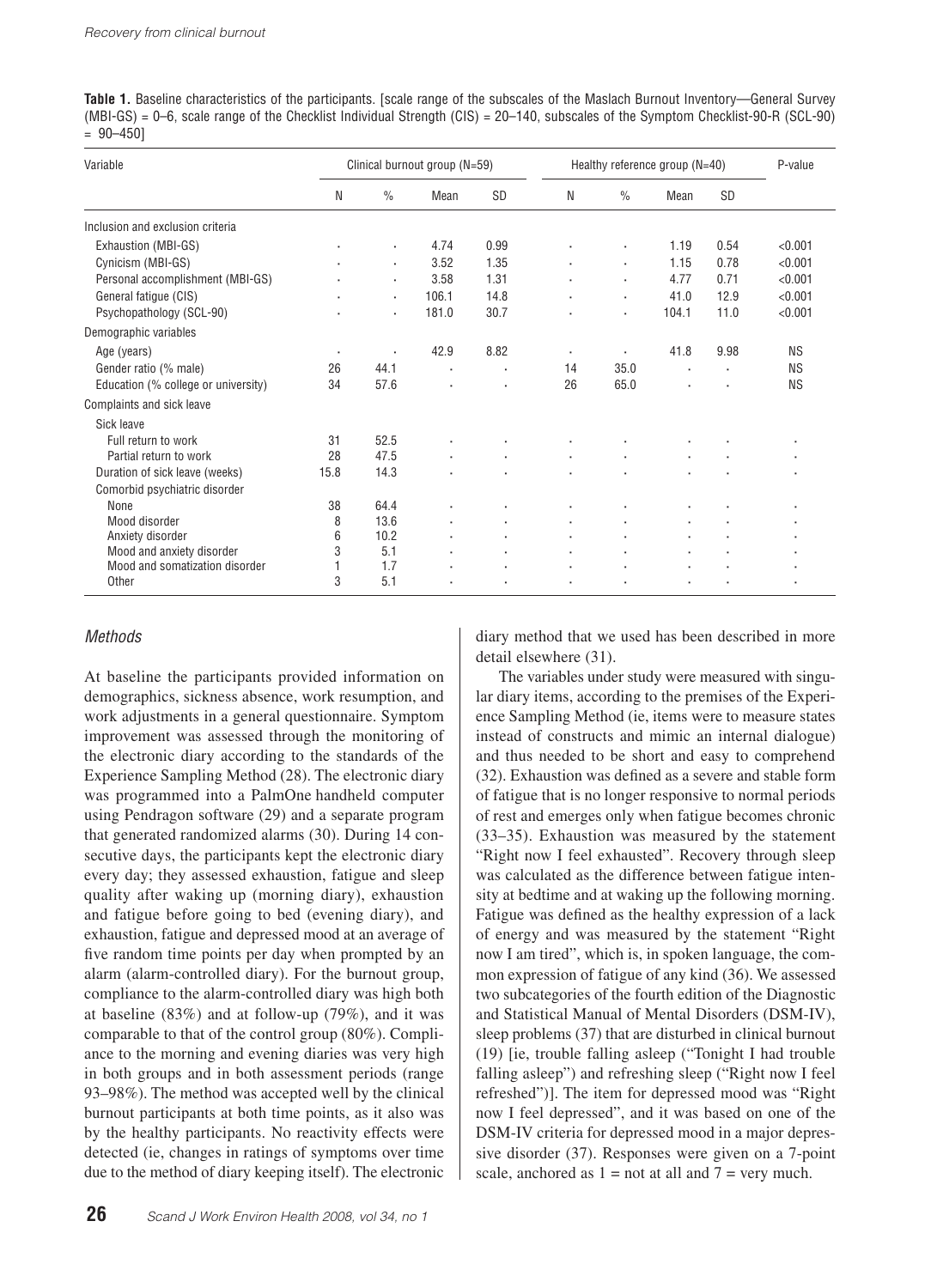#### *Treatment characteristics*

The clinical burnout sample consisted of 47% of the participants who were recruited from new enrollments of Dutch centers of expertise in burnout treatment and who received cognitive behavioral therapy conducted by a psychologist, which is considered as "psychological treatment as usual". The other 53% was recruited through the Internet when they were about to start psychological treatment. Although the groups were recruited differently, they did not differ at baseline with respect to symptom severity, as assessed according to selection questionnaires and the diary, demographic variables, and burnout-related variables (duration of sick leave, comorbid psychopathology). At follow-up, 77% of the participants recruited through the Internet had actually received psychological treatment, 10% had only consulted their general practitioner, 10% had received alternative health care, and 3% had refrained from treatment. The participants recruited through the Internet were somewhat less exhausted at follow-up than those recruited at the treatment centers (*F*=4.30, P=0.04). This was the only difference found between the two groups. At the time of the follow-up, 33% of all of the participants had finished the treatment, 53% had completed 1–10 sessions, and 47% had completed 11–20 sessions. Two-thirds of the burnout participants were still involved in treatment, 24% had received 1 to 10 sessions, 51% had received 11–20 sessions, and 24% had received more than 20 sessions. The Internet group did not differ from the group recruited through the treatment centers with respect to the number of sessions or whether the treatment was finished.

#### *Statistical analysis*

We employed multilevel regression modeling in MlwiN 2.02 (created by the Centre for Multilevel Modelling: http://www.cmm.bristol.ac.uk) to detect changes in symptom severity and to compare symptom levels between the burnout participants and the healthy controls. Multilevel regression modeling is recommended for diary data because it accounts for within-person dependencies of data points (38). This method is comparable to multiple regression analysis in that its intercept and slope parameters are analogous to unstandardized coefficients in a regular regression analysis. To examine the predictors of exhaustion and full return to work, we used 2-week aggregates of diary variables (ie, we calculated the mean of all available records per individual).<sup>3</sup> The predictors of exhaustion at follow-up were examined in a stepwise multiple regression analysis, and predictors of full return to work were studied in a forward stepwise logistic regression analysis. The latter analyses were conducted using SPSS 12.0 (SPSS Inc, Chicago, IL, USA).

## *Results*

#### *Dropout analysis*

The dropout analysis showed that the participants who completed the study (N=51) were more highly educated  $(\gamma^2=7.72, P<0.01)$  and had a shorter duration of sick leave  $[t (55)=2.05, P=0.05]$  than those who dropped out (N=8). Symptom severity at baseline, as measured by the diary, did not differ between the groups  $(F_{6,49}=0.53)$ , P=.53), and no differences were found for age, gender, selection criteria (ie, MBI-GS, CIS, SCL-90), presence of comorbid major depression, source of recruitment, or partial or full-time sick leave.

## *Symptom improvement*

Table 2 shows symptom improvement in clinical burnout after 6 months. As expected, all the symptoms had improved among those with burnout (ie, exhaustion, recovery through sleep, sleep problems, and depressed mood), but the symptom levels were still higher than those of the healthy controls.

## *Full return to work*

Table 3 presents a cross-tabulation of return to work at baseline and follow-up. At the 6-month follow-up, 37% of the participants (N*=*19) had fully returned to work, consistent with our expectations. Six of them returned to an adapted job (4 in a different function, 1 in a different function with reduced workhours, and 1 in the same function but with reduced workhours). In a comparison with their work status at baseline, 55% of the burnout participants had improved, either from full sick leave to partial or full return to work or from

<sup>3</sup> Multilevel regression analysis was not appropriate in the predictive regression analyses for two reasons. First, the prediction of symptom improvement required a data file that included alarm-controlled records of exhaustion at baseline and follow-up that were at the same line. This requirement implies that the time stamps of assessments at baseline and follow-up should have been identical (eg, day 1 at 10:32 at baseline had to correspond with day 1 at 10:32 at followup). Due to the randomization of the alarm times, identical time stamps of the alarm-controlled records at baseline and follow-up were rather exceptional. Hence this method produced a data file with too many missing values, even when the precision of time equality was lessened. Second, when the dependent variable was measured at the highest level of analysis (full return to work), the independent variables had to be at the same level.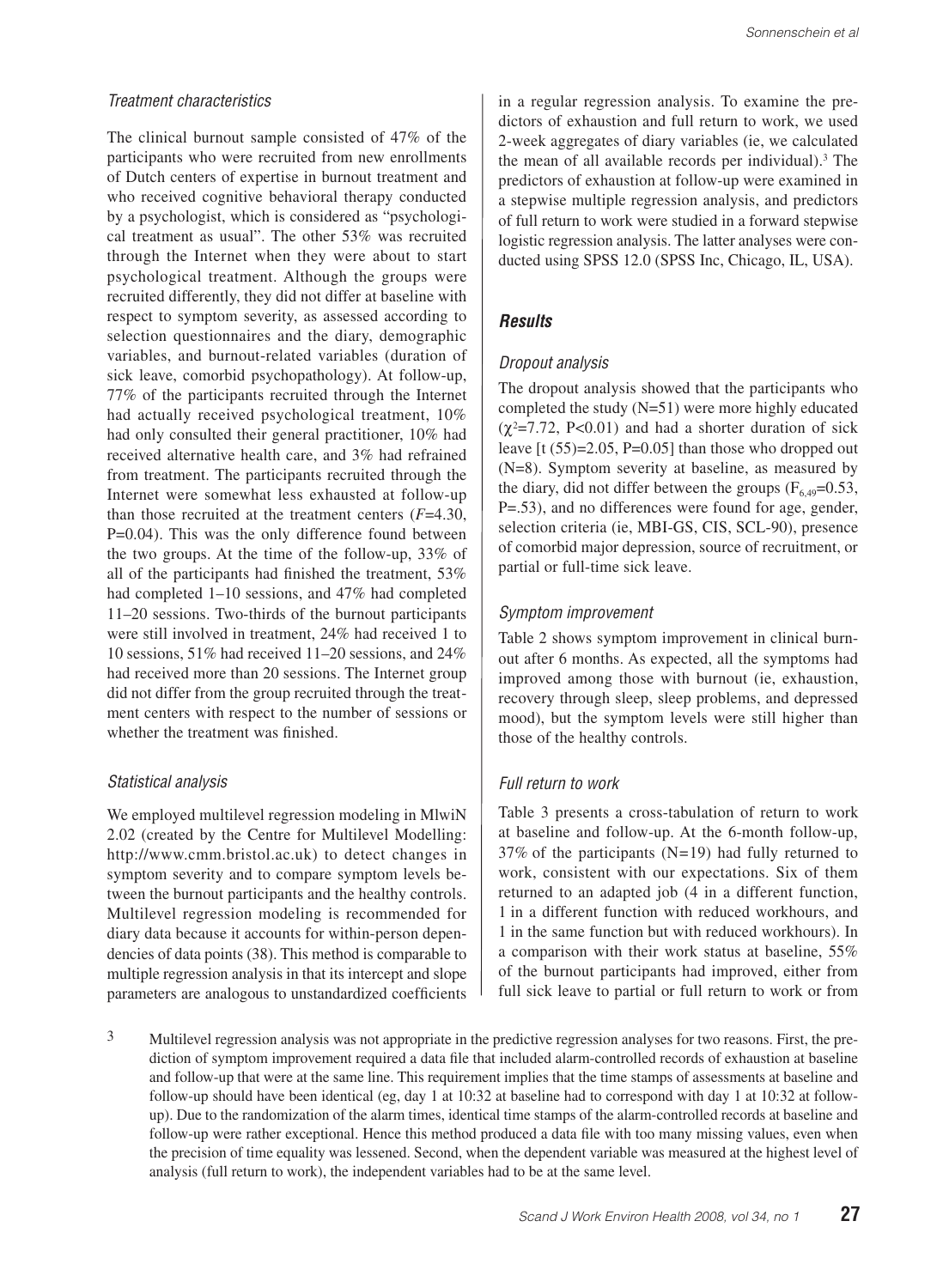**Table 2.** Symptom improvement in clinical burnout. Recovery through sleep means a difference in the fatigue level in the evening and morning diary. All other scales range from  $1 =$  not at all to  $7 =$  very. The differences were calculated from disaggregated diary data in a multilevel analysis. The test value is a Wald test that follows a normal distribution:  $Z =$  estimate or standard error of the estimate. Burnout persons on partial sick leave or full sick leave at baseline did not differ with respect to symptom severity at baseline.

| Symptoms               |               |           |                        | Clinical burnout group |               |             | Healthy reference group |           |               |             |  |
|------------------------|---------------|-----------|------------------------|------------------------|---------------|-------------|-------------------------|-----------|---------------|-------------|--|
|                        | Base-<br>line |           | Six-month<br>follow-up |                        | Test<br>value | P-<br>value | Base-<br>line           |           | Test<br>value | P-<br>value |  |
|                        | Mean          | <b>SD</b> | Mean                   | <b>SD</b>              |               |             | Mean                    | <b>SD</b> |               |             |  |
| Exhaustion             | 3.34          | 0.12      | 2.56                   | 0.09                   | $-8.58$       | < 0.01      | 1.84                    | 0.17      | 4.18          | < 0.01      |  |
| Recovery through sleep | 1.38          | 0.14      | 1.53                   | 0.09                   | 2.27          | 0.02        | 2.13                    | 0.27      | 2.25          | 0.02        |  |
| Trouble falling asleep | 2.96          | 0.15      | 2.56                   | 0.09                   | $-4.59$       | < 0.01      | 1.79                    | 0.21      | 3.81          | < 0.01      |  |
| Refreshing sleep       | 3.56          | 0.11      | 4.10                   | 0.07                   | 7.92          | < 0.01      | 4.77                    | 0.21      | $-3.24$       | < 0.01      |  |
| Depressed mood         | 2.79          | 0.13      | 1.98                   | 0.19                   | $-4.26$       | < 0.01      | .41                     | 0.17      | 3.39          | < 0.01      |  |

Table 3. Return to work at the 6-month follow-up of clinical burnout.

| Baseline               |    | Follow-up           |   |        |       |                   |    |                        |    |      |
|------------------------|----|---------------------|---|--------|-------|-------------------|----|------------------------|----|------|
|                        |    | Full return to work |   |        | Total |                   |    |                        |    |      |
|                        |    |                     |   | No job |       | No return to work |    | Partial return to work |    |      |
|                        | Ν  | $\frac{0}{0}$       | N | $\%$   | N     | $\%$              | Ν  | $\frac{0}{0}$          | Ν  | $\%$ |
| No return to work      | 6  | 12                  | 6 | 12     |       | 14                | 9  | 18                     | 28 | 55   |
| Partial return to work | 13 | 26                  | 3 | 6      |       | 2                 | 6  | 12                     | 23 | 45   |
| Total                  | 19 | 37                  | 9 | 18     | 8     | 16                | 15 | 29                     | 51 | 100  |

partial return to work to full return to work. Only 10 participants (20%) deteriorated, mainly because they lost their jobs due to reorganizations or temporary contracts. None of the jobless participants received a disability pension at follow-up.

# *Symptom improvement and full return to work*

In addition, we examined whether full return to work cohered better with a stronger decrease in symptom severity than not full return to work did. At the follow-up, recovery through sleep, sleep problems, and depressed mood among those who fully returned to work were comparable with the levels of the healthy controls, but exhaustion was still somewhat elevated (*Z*=2.12, P=0.01). In contrast, those who did not fully return to work still differed from the healthy controls with respect to all symptoms (P ranging from 0.01 to 0.001). It appeared that, at baseline, those who later fully returned to work and those who did not were equally exhausted and depressed, but reported different levels with respect to the sleep variables. Those who fully returned to work recovered better through sleep, experienced less trouble falling asleep, and felt more refreshed in the morning (P ranging from 0.01 to 0.001). Actually, those who fully returned to work appeared to be unimpaired at baseline regarding recovery through sleep and trouble falling asleep when compared with the healthy controls (respectively, *Z=*0.96, P=0.34; *Z*=1.53, P=0.13*).* 

# *Sleep problems and poor recovery through sleep*

The final predictive regression models for exhaustion and full return to work at follow-up are shown in table 4. The sleep variables at baseline significantly predicted both symptom improvement and work resumption at follow-up. High exhaustion at follow-up was predicted by (in order of significance) high exhaustion at baseline, older age, shorter follow-up duration, recruitment through treatment centers (compared with the Internet), high educational level (university or college degree), and poor recovery through sleep at baseline. Full return to work was predicted by partial sick leave at baseline, more refreshing sleep, and less trouble falling asleep at baseline. Recovery through sleep and refreshing sleep were strongly correlated at baseline  $(r=0.63, P<0.001)$ , but poor recovery through sleep did not emerge as a significant predictor for full return to work when refreshing sleep was excluded from the regression model.

To account for the influence of comorbid major depression, we repeated all of the analyses and excluded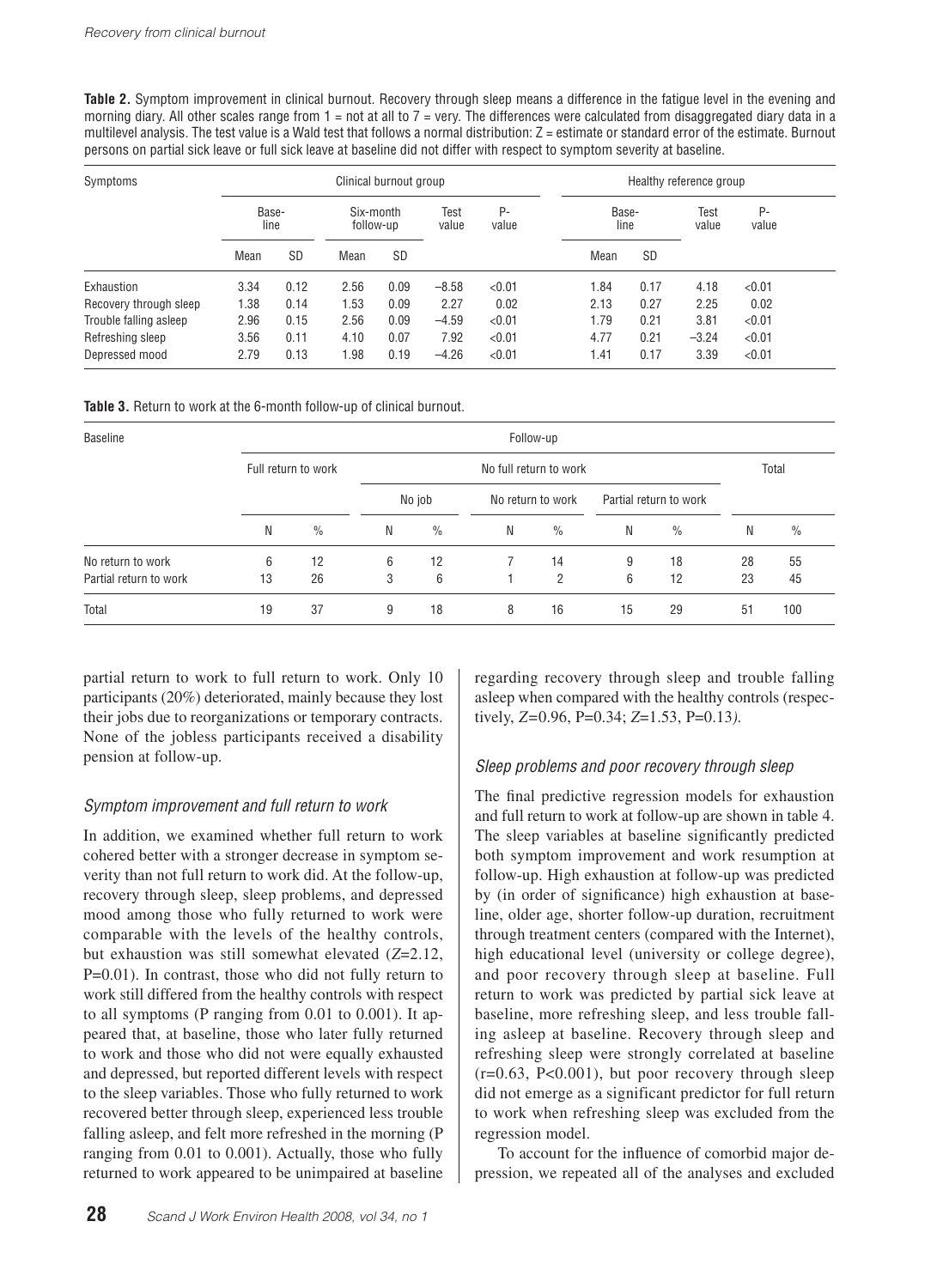the burnout participants with comorbid depression  $(N=10)$ . The results did not change with respect to the first two hypotheses but did change for poor recovery through sleep and sleep problems. In other words, exhaustion severity at follow-up was no longer predicted significantly by poor recovery through sleep, although a trend remained ( $\beta$ =–0.13, P=0.13), while the other predictors remained significant. Those who fully returned to work were still characterized by unaffected sleep at baseline, as has already been discussed. However, sleep problems no longer predicted full return to work in the binary logistic regression model, although a trend remained for trouble falling asleep (score  $= 2.47$ ,  $P=0.12$ ). Instead, full return to work was predicted by being male [odds ratio (OR) 7.90, 95% confidence interval (95% CI) 1.38–45.30, P*<*0.01], in addition to the influence of partial sick leave at baseline, which remained a significant predictor (OR 9.84, 95% CI 1.71–56.6, P<0.05).

## *Discussion*

The main aim of our study was to examine the possibility of recovery from clinical burnout (ie, among those on sick leave and among those who applied for treatment) within 6 months. We studied both symptom improvement and return to work, as well as their cooccurrence. In addition, we studied the influence of various aspects of sleep on burnout improvement and work resumption.

#### *Symptom improvement*

In line with our expectations, exhaustion, poor recovery through sleep, sleep problems, and depressed mood had decreased significantly within 6 months, although they were still elevated in comparison with the respective levels of a healthy reference group. As far as we know, this study is the first to examine symptom improvement with thorough and reliable assessments of symptoms at the moment of occurrence. Nevertheless, the results agreed with previous research using retrospective questionnaires (6, 11, 12). The difference between the healthy reference group and the burnout group may have been estimated rather conservatively, since the absence of burnout complaints was used as a selection criterion for the healthy group. Given that 10% of the Dutch working population suffers from exhaustion (CBS, www.statline. nl), our healthy reference group was probably more healthy than a random sample taken from the population. The current results show that significant improvement in symptoms is possible in clinical burnout within a period of 6 months.

**Table 4.** Prediction of exhaustion (linear regression) and full return to work (binary logistic regression) at follow-up. ( $SE =$ standard error)

| Variables                                                                    | Prediction                                               |                |                         |                                        |                                |                      |  |  |  |  |
|------------------------------------------------------------------------------|----------------------------------------------------------|----------------|-------------------------|----------------------------------------|--------------------------------|----------------------|--|--|--|--|
|                                                                              |                                                          |                | Exhaustion at follow-up | Full return to work<br>at follow-up    |                                |                      |  |  |  |  |
|                                                                              | Beta                                                     | R <sub>a</sub> | SE B <sup>a</sup>       | Odds<br>ratio                          | $95%$ CI                       | Score <sup>b</sup>   |  |  |  |  |
| Dependent variables at baseline                                              |                                                          |                |                         |                                        |                                |                      |  |  |  |  |
| Exhaustion<br>Partial sick leave                                             | $0.60 \circ 0.62$<br>$-0.03$                             | ٠              | 0.09                    | 6.50 <sup>d</sup>                      | $1.32 - 32.00$                 | 1 31                 |  |  |  |  |
| Sleep variables at baseline                                                  |                                                          |                |                         |                                        |                                |                      |  |  |  |  |
| Recovery through<br>sleep<br>Trouble falling asleep<br>Refreshing sleep      | –0.18 ª–0.15<br>0.04<br>0.03                             |                | 0.07                    | 0.45 <sup>d</sup><br>2.82 <sup>d</sup> | $0.22 - 0.93$<br>$1.06 - 7.46$ | 0.38                 |  |  |  |  |
| Demographic variables                                                        |                                                          |                |                         |                                        |                                |                      |  |  |  |  |
| Age<br>Gender<br>Education                                                   | $0.29 \text{ }^{\circ}$ 0.03<br>$-0.01$<br>$0.19 d$ 0.37 |                | 0.01<br>0.16            |                                        |                                | 0.08<br>0.85<br>1.41 |  |  |  |  |
| Other confounders                                                            |                                                          |                |                         |                                        |                                |                      |  |  |  |  |
| Follow-up<br>duration (months)<br>Recruited through                          | $-0.27$ ° $-0.24$                                        |                | 0.07                    |                                        |                                | 4 22                 |  |  |  |  |
| the Internet<br>Duration of                                                  | $-0.24$ ° $-0.44$                                        |                | 0.15                    |                                        |                                | 0.14                 |  |  |  |  |
| sick leave (weeks)<br>Comorbid depression -0.05<br><b>Explained variance</b> | $-0.02$                                                  | 0.72           |                         | በ 49                                   |                                | 0.19<br>0.01         |  |  |  |  |

a In the stepwise regression analysis, the B coefficient and its standard error were solely given for the predictors that entered the final model.

b The score indicates the importance of a variable that did not enter the final model. The higher the score, the more important the variable.

 $\degree$  P<0.001.

 $d$  P<0.05

e P<0.01.

#### *Full return to work*

Since "psychological treatment as usual" does not involve activation, we expected that full work resumption would be limited in clinical burnout within 6 months. Again, in line with our expectations, 37% of the clinical burnout participants had fully resumed work 6 months after their treatment onset (which equals an average of 10 months' sick leave). These results are comparable with the 39% of persons with clinical burnout who receive cognitive behavioral therapy and fully return to work within 8.5 months after treatment onset (11) and with the 50% of employees with work-related adjustment disorders who receive cognitive behavioral therapy or no treatment at all and fully return to work within 11 months after the onset of sick leave (6). Our results are in contrast to the 64% with full return to work within 3 months among employees with work-related adjustment disorders, who received care as usual by an occupational physician (12). This considerable difference is probably not due to the different clinical diagnoses used in the study of van der Klink et al (12) compared with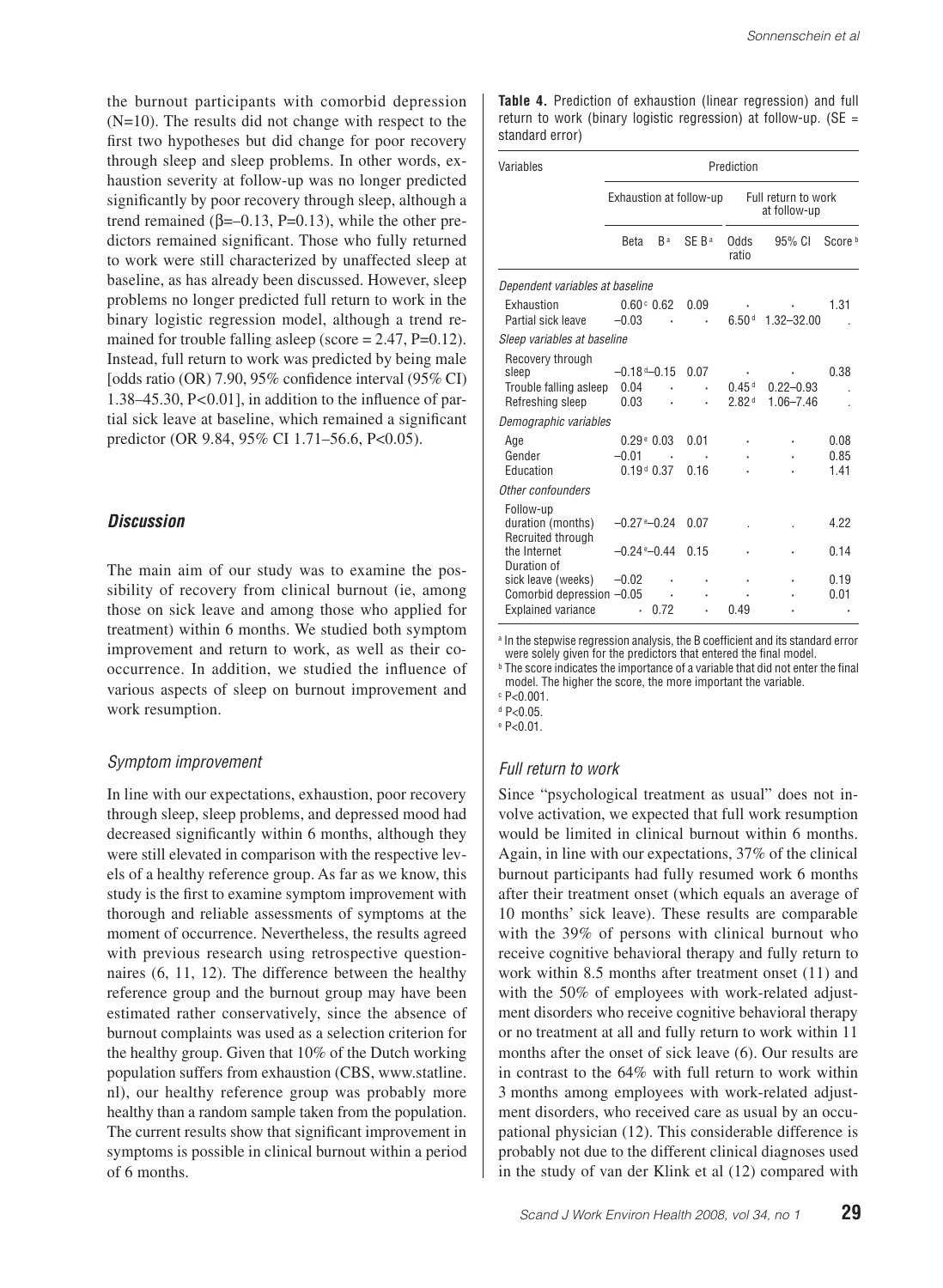ours (ie, "work-related adjustment disorders" versus "work-related neurasthenia") or to the immediate start of the intervention after sick leave in van der Klink et al's study compared with the onset of treatment at 4 months after sick leave in the our study. The results of the study by Blonk and his colleagues (6) were comparable with these aspects of the study by van der Klink et al, even though the results differed and were comparable to ours. The difference may be explained by the caregiver, since, in the study of Van der Klink et al, care was provided by an occupational health physician instead of a psychologist. It is likely that the focus of an occupational health physician is more strongly directed towards work resumption, rather than symptom improvement. We conclude that full return to work is a slow process for employees with clinical burnout who receive psychological treatment. In more than half of the cases full work resumption took more than 10 months.

Full return to work cohered with full recovery of burnout symptoms at follow-up. Those who fully returned to work appeared, however, to be already unimpaired at baseline with respect to trouble falling asleep and poor recovery through sleep. They did, however, experience full recovery from exhaustion, nonrefreshing sleep, and depression. People with partial or no work resumption of work still experienced elevated levels on all of the symptoms at follow-up. As far as we know, this is the first study to explore individual differences within the burnout group with respect to symptom improvement.

## *Poor recovery through sleep and sleep problems*

We suggested that, when energy is not replenished on a daily basis through sleep, recovery from exhaustion (core symptom of burnout) may be hampered in the long run. This hypothesis was confirmed, as was our hypothesis that sleep problems at baseline reduced the likelihood of full work resumption within 6 months. The influence of affected sleep on return to health and on work was independent of the severity of exhaustion at baseline. However, the influence of recovery through sleep at baseline on exhaustion severity at follow-up and the influence of sleep variables on full return to work were weakened when depression was taken into account. In contrast with our findings, prior studies found that sleep problems impeded return to work in the general population, even after adjustment for psychiatric morbidity (22, 23). This discrepancy may be due to our small sample size. Excluding people with a comorbid depressive disorder reduced the statistical power, since weak effects for the influence of sleep variables on our outcome measures remained. For the time being, we conclude that sleep problems and poor recovery through sleep play a complicating role in symptom improvement

and in return to work in clinical burnout. However, confirmation of whether this conclusion only applies to people with burnout accompanied by comorbid depression in a larger sample is still needed.

## *Limitations*

Our study had several limitations. We did not execute a randomized controlled trial, and the treatment received was rather heterogeneous. Consequently, we do not know whether the improvement was due to treatment or occurred spontaneously. Moreover, it appeared that not all of the people who applied for treatment had received it after 6 months. However, since highly structured cognitive behavioral therapy did not influence symptom improvement in a prior study on employees with workrelated adjustment disorders, we may have observed spontaneous recovery (6). Consequently, there may not have been any differences between those who did and those who did not receive treatment. We recruited participants in two different ways (ie, via treatment centers and through the Internet). Although all of the participants intended to enroll in treatment, 25% of the Internet group had not received psychological treatment by the time of the follow-up. The participants in the treatment centers received cognitive behavioral therapy, but the psychological treatment of the Internet group may have been more heterogeneous. However, we observed almost no differences between the two groups, and the only difference found was in favor of the Internet group (less exhaustion at follow-up). Our results do not allow for conclusions concerning symptom improvement or relapse beyond 6 months. A comparable study on clinical burnout observed a stabilization of symptom levels after treatment (mean 8.5 months) (11). Since treatment had not ended for most of our participants, the symptom levels may have further decreased beyond 6 months. The possibility of generalizing our findings to the clinical burnout population may be hampered by the large proportion of highly educated persons in our sample and by the dropout of lower educated participants at follow-up. Since a high educational level was related to poorer exhaustion improvement, it can be speculated that results may be more positive for people with clinical burnout and a lower educational level. We included participants with comorbid psychiatric disorders when the onset of burnout symptoms preceded the onset of the comorbid psychiatric disorder. On the whole, the inclusion of these cases, in fact, increased the generalizability of our results since comorbid psychiatric disorders are common among patients with severe burnout (39). Comorbid depression (the most common comorbid psychopathology) did not confound most of our results, except for the influence of sleep on burnout recovery. We have already elaborated on this finding.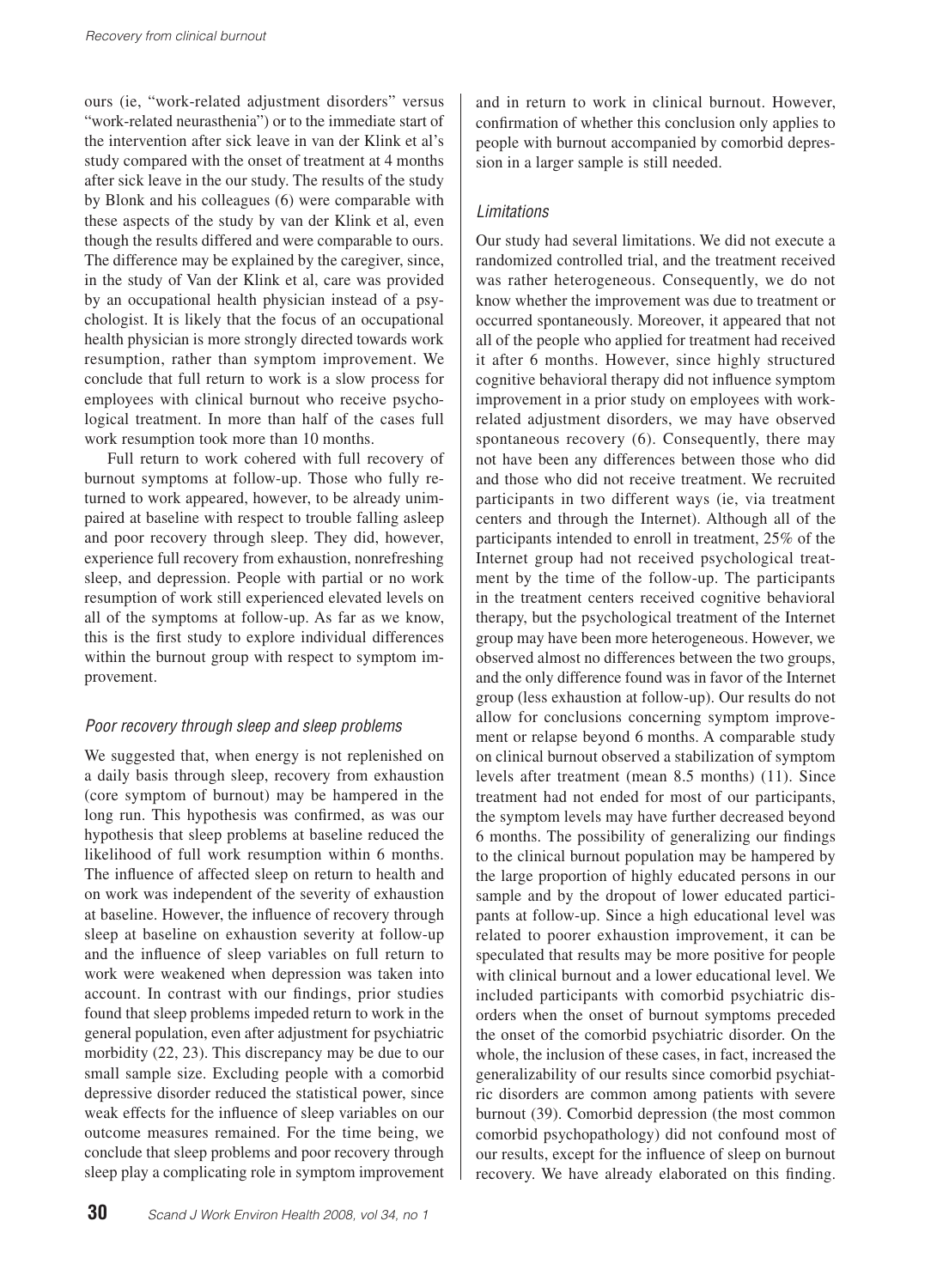Finally, our method (subjective symptom ratings) did not allow for distinguishing between sleepiness and fatigue, since people are unable to distinguish between these states clearly (36). We must therefore acknowledge that our sampling of fatigue may have included states of sleepiness.

#### *Implications*

Our most important finding is that recovery from clinical burnout can be expected, even up to approximately healthy levels, for a large group of people with burnout. This fact should be incorporated into patient education at the beginning of treatment, since the expectancy of recovery is important for recovery itself (40). Moreover, the current results indicate that assessing and treating sleep problems in clinical burnout deserves more attention. Partial work resumption at baseline was an important indicator for full work resumption at follow-up, which corresponds with the observed effect of activating interventions (6, 12). Therefore, work resumption in clinical burnout may be enhanced with the use of a timecontingent approach. The presence of comorbid depression does not seem to impede recovery from burnout, while high age and high educational levels do.

Further study is warranted to examine the effectiveness of psychological treatment (cognitive behavioral therapy) in clinical burnout, in comparison with spontaneous recovery, to examine the success of activating intervention and to examine the success of sleep interventions (cognitive behavioral therapy or sleep medication). Knowledge on the premorbid levels of symptoms among those with burnout would improve our understanding of our results as either full or partial recovery. The high stability of the exhaustion scores among those with mild burnout may suggest that those with clinical burnout have always functioned at "unhealthy" levels as far as exhaustion is concerned (4), but this assumption remains to be explored.

#### *Final remarks*

The bad news is that, currently, symptom improvement and return to work in clinical burnout are slow. The good news is that recovery from clinical burnout is possible within 10 months after the onset of sick leave and that much is to be gained in improving burnout treatment.

#### *References*

- 1. Maslach C, Schaufeli WB, Leiter MP. Job burnout. Annu Rev Psychol. 2001;52:397–422.
- 2. Melamed S, Shirom A, Toker S, Berliner S, Shapira I. Burnout and risk of cardiovascular disease: evidence, possible

causal paths, and promising research directions. Psychol Bull. 2006;132:327–53.

- 3. Shirom A. Reflections on the study of burnout. Work Stress. 2005;19:263–70.
- 4. Taris T, Le Blanc P, Schaufeli W, Schreurs P. Are there causal relationships between the dimensions of the Maslach Burnout Inventory?: a review and two longitudinal tests. Work Stress. 2005;19:238–55.
- 5. Schaufeli WB, Bakker AB, Hoogduin CAL, Schaap CPDR, Kladler A. On the clinical validity of the Maslach Burnout Inventory and the Burnout Measure. Psychol Health. 2001;16:565–82.
- 6. Blonk R, Brenninkmeijer V, Lagerveld S, Houtman I. Return to work: a comparison of two cognitive behavioural interventions in cases of work-related psychological complaints among the self-employed. Work Stress. 2006;20:129–144.
- 7. van der Klink JJL, van Dijk FJH. Dutch practice guidelines for managing adjustment disorders in occupational and primary health care [discussion paper]. Scand J Work Environ Health. 2003;29(6):478–87.
- 8. Keijsers GPJ, Schaap CPDR, Vossen CJC, Boelaars V, van Minnen A, Hoogduin CAL. Burnout reïntegratietraining, therapeutenboek [Burnout reintegration training, therapist book]. Amsterdam: Cure & Care Publishers; 2000.
- 9. Maslach C, Jackson SE. Maslach Burnout Inventory: manual. 2nd ed. Palo Alto (CA): Consulting Psychologists Press; 1986.
- 10. Schaufeli WB, Van Dierendonck D. Utrechtse Burnout Schaal: Handleiding [Utrecht Burnout Scale: manual]. Lisse (Netherlands): Swets Test Publishers; 2000.
- 11. Mommersteeg PMC, Heijnen CJ, Verbraak MJPM, van Doornen LJP. A longitudinal study on cortisol and complaint reduction in burnout. Psychoneuroendocrinology. 2006;31:793–804.
- 12. van der Klink JJL, Blonk RWB, Schene AH, Van Dijk FJH. Reducing long term sickness absence by an activating intervention in adjustment disorders: a cluster randomised controlled design. Occup Environ Med. 2003;60:429–37.
- 13. Linton SJ. Does work stress predict insomnia?: a prospective study. Br J Health Psychol. 2004;9:127–36.
- 14. Åkerstedt T, Fredlund P, Gillberg M, Jansson B. Work load and work hours in relation to disturbed sleep and fatigue in a large representative sample. J Psychosom Res. 2002;53:585–8.
- 15. Melamed S, Ugarten U, Shirom A, Kahana L, Lerman Y, Froom P. Chronic burnout, somatic arousal and elevated salivary cortisol levels. J Psychosom Res. 1999;46:591–8.
- 16. Söderström M, Ekstedt M, Åkerstedt T, Nilsson J, Axelsson J. Sleep and sleepiness in young individuals with high burnout scores. Sleep 2004;27:1369–77.
- 17. Kristensen TS, Borritz M, Villadsen E, Christensen KB. The Copenhagen Burnout Inventory: a new tool for the assessment of burnout. Work Stress. 2005;19:263–70.
- 18. Mommersteeg PMC, Heijnen CJ, Keijsers GPJ, Verbraak MJPM, Van Doornen LJP. Cortisol deviations in people with burnout before and after psychotherapy: a pilot study. Health Psychol. 2006;25:243–8.
- 19. Sonnenschein M, Sorbi MJ, Maas CJM, Van Doornen LJP, Schaufeli WB. Evidence that impaired sleep recovery may complicate burnout improvement independently of depressive mood. J Psychosom Res. 2007;62:487–94.
- 20. Ekstedt M, Söderström M, Åkerstedt T, Nilsson J, Søndergaard HP, Aleksander P. Disturbed sleep and fatigue in occupational burnout. Scand J Work Environ Health. 2006;32(2):121–31.
- 21. Shirom A, Melamed S, Toker S, Berliner S, Shapira I. Burnout